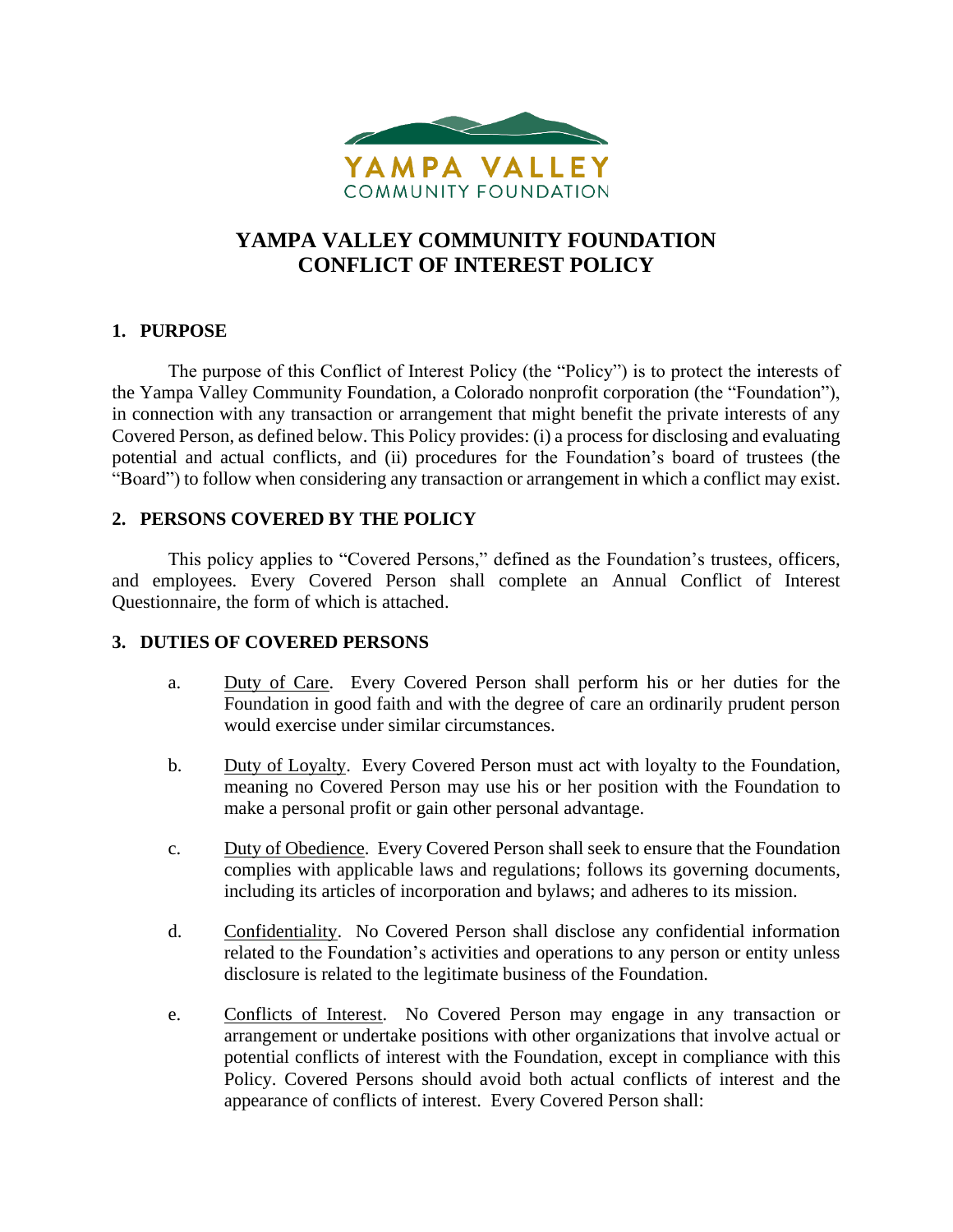- (i) Disclose all actual and potential conflicts in accordance with Section 5, below; and
- (ii) Recuse himself or herself from voting on any transaction or arrangement in which he or she has an actual or potential conflict of interest, and shall not be present when any such vote is taken.

## **4. CONFLICT OF INTEREST**

- a. Actual or Potential Conflict. A Covered Person may have a conflict of interest with respect to a transaction or arrangement whenever he or she, or any of his or her family members, directly or indirectly:
	- (i) Receives compensation or other funding directly or indirectly from the Foundation and the transaction or arrangement involves such compensation or funding (*e.g*., a Foundation employee has a conflict of interest with respect to the determination of his or her own compensation);
	- (ii) Has or anticipates having any financial interest, including an ownership interest, investment interest, or compensation arrangement in or with, or serves or anticipates serving as a director, trustee or officer of, any entity that either: (i) sells goods or services to, or purchases services from, the Foundation; or (ii) has any other transaction or arrangement with the Foundation; or
	- (iii) Has accepted any gift, entertainment, or other favor where such acceptance might create the appearance of influence on the Covered Person (other than gifts of nominal value that are clearly tokens of respect and friendship unrelated to any particular transaction).
- b. No Conflict. A Covered Person does not have a conflict of interest if the Covered Person owns securities of a publicly traded company with which the Foundation has a transaction or arrangement if:
	- (i) Such securities are less than 5% of the outstanding securities of the publicly traded company; and
	- (ii) Their fair market value is less than 1% of the Covered Person's net worth.

## **5. DISCLOSURE AND EVALUATION OF CONFLICTS**

- a. Disclosure. Each Covered Person shall promptly and fully disclose all material facts of every actual or potential conflict of interest:
	- (i) Existing at the time he or she becomes a Covered Person;
	- (ii) Arising while he or she is a Covered Person, at the time such actual or potential conflict arises; and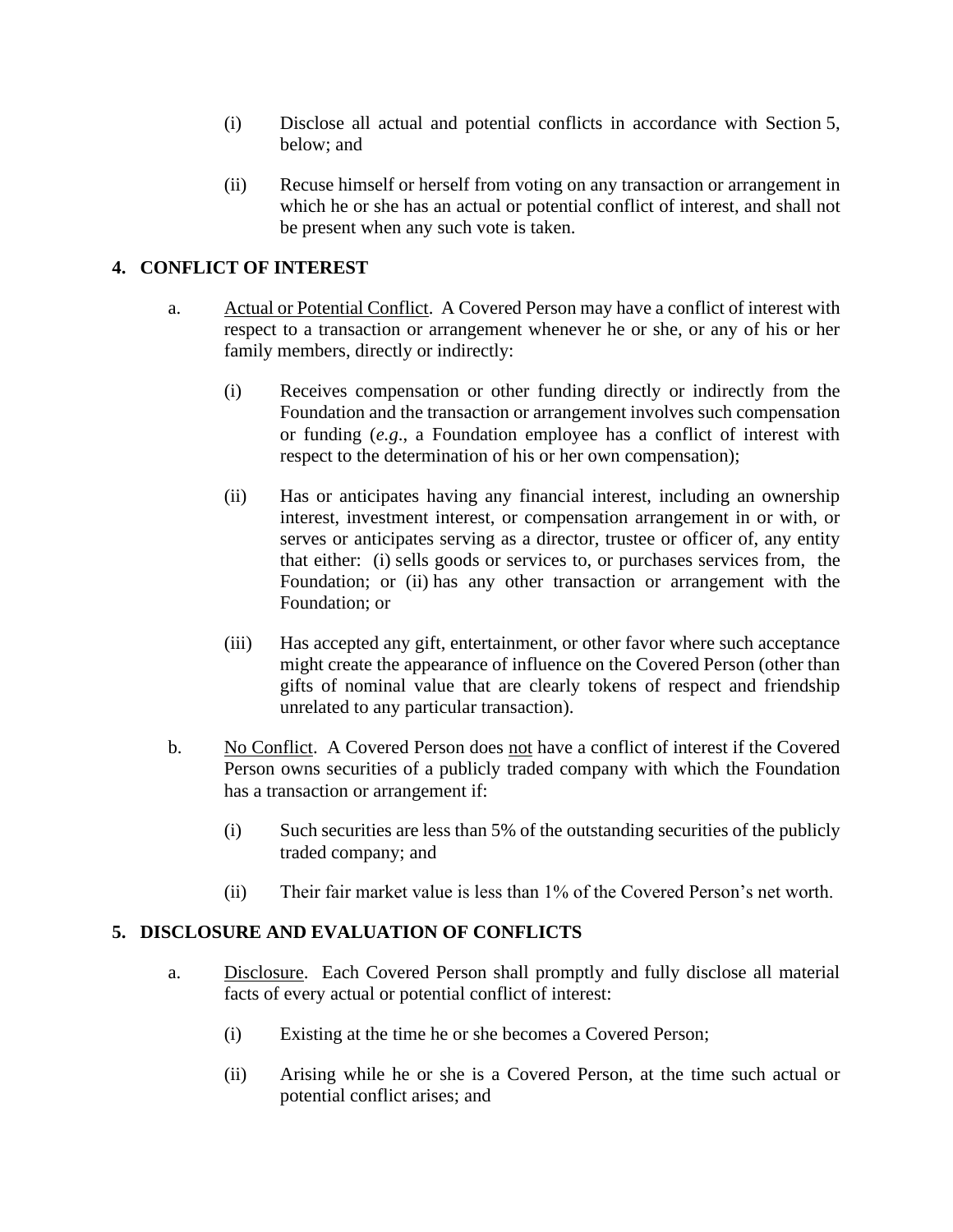(iii) Annually through the Conflict of Interest Questionnaire.

All disclosures involving a transaction or arrangement being considered at a meeting of the Board or a Board committee shall be made to all members present at such meeting. All other disclosures shall be made to the Executive Director (who shall disclose his or her conflicts to the Board). A Covered Person who is in doubt as to the existence of a conflict of interest is encouraged to disclose all facts pertaining to the transaction or arrangement before undertaking the transaction or arrangement or making any decision in the matter.

b. Evaluation. The Executive Director shall disclose to the Board all conflicts of interest reported to him or her under this Policy. The Board will evaluate the disclosures to determine whether they involve actual conflicts of interest and may attempt to develop alternatives to remove the conflict from the situation.

#### **6. PROCEDURES FOR ACTING ON CONFLICT OF INTEREST TRANSACTIONS**

- a. Formal Approval. The Foundation may enter into a transaction or arrangement in which a Covered Person has a conflict of interest if:
	- (i) The Covered Person has disclosed the conflict of interest in accordance with this Policy;
	- (ii) A majority of trustees who have no interest in the transaction or arrangement approve the transaction or arrangement at a Board or Board committee meeting after determining, in good faith and after reasonable investigation, the transaction or arrangement is fair and reasonable to the Foundation and is in the Foundation's best interest;
	- (iii) Any Covered Person who has an actual or potential conflict with respect to the transaction or arrangement does not participate in and is not present for the vote regarding any such transaction or arrangement (provided, however, any such Covered Person may appear at a meeting to answer questions concerning the transaction or arrangement); and
	- (iv) The Board relies upon appropriate comparability data, such as an independent appraisal or an independent compensation study, in reaching its determination as to the fairness and reasonableness of the transaction or arrangement to the Foundation.
- b. Transaction Fair to the Foundation. It shall not be a violation of this Policy if all the requirements for formal approval, outlined above, are not satisfied, so long as the transaction or arrangement is in fact fair to the Foundation, furthers its taxexempt purposes, and does not result in inurement, impermissible private benefit, or an excess benefit transaction under laws applicable to organizations exempt from federal income tax under Section  $501(c)(3)$  of the Internal Revenue Code.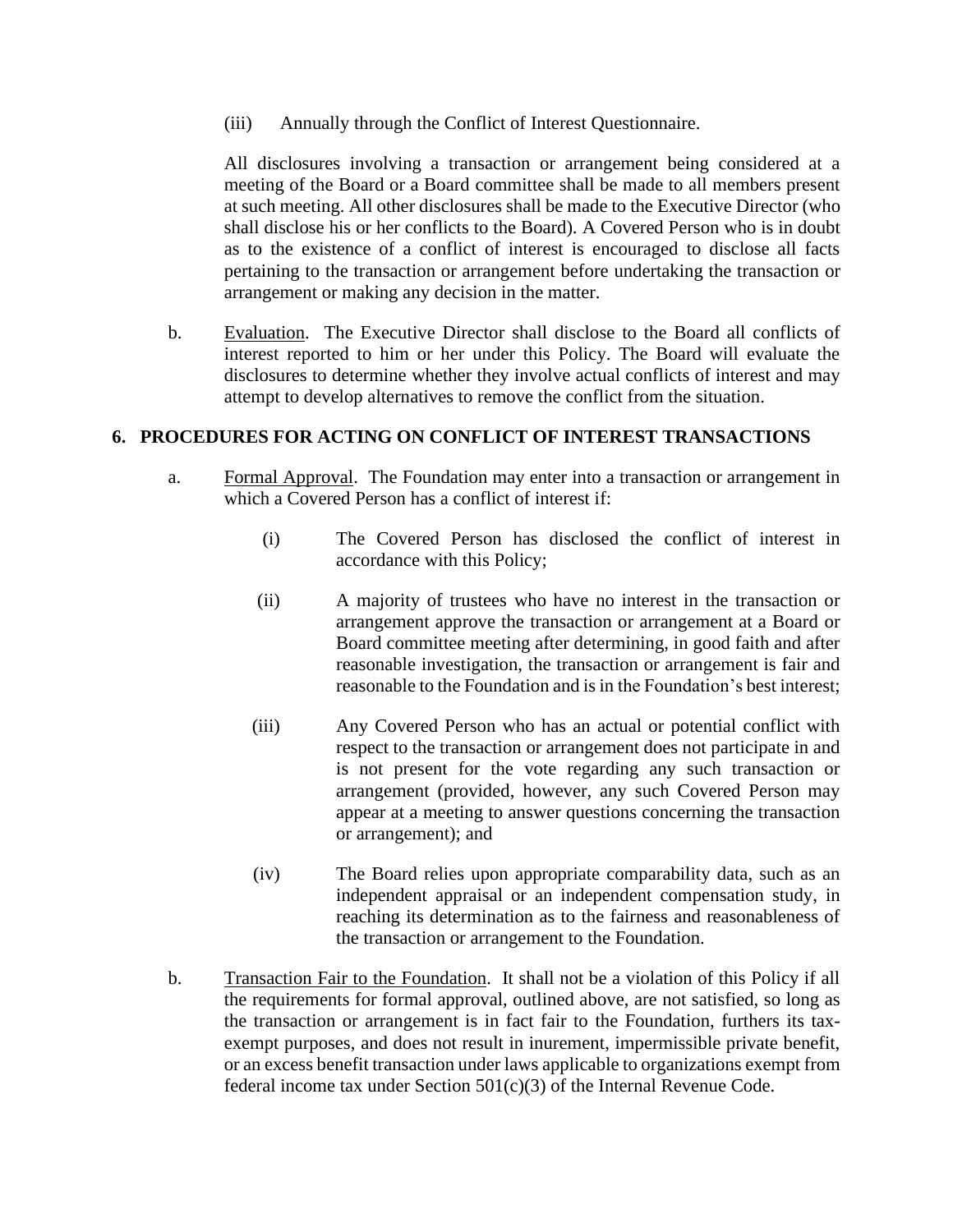#### **7. RECORDS OF PROCEEDINGS**

- a. Content of Minutes. The minutes of any Board or Board committee meeting described above shall contain:
	- (i) The names of the persons who disclosed an actual or potential conflict of interest or otherwise were found to have a conflict of interest, and the nature of the conflict of interest; and
	- (ii) The names of the persons who were present for discussions and votes relating to the transaction or arrangement, the content of the discussion, including any alternatives to the proposed transaction or arrangement considered and the appropriate comparability data relied upon, and a record of any votes taken.
- b. Timing. The minutes of any meeting described above shall be prepared by the next succeeding meeting of the Board or Board committee.

## **8. ENFORCEMENT**

Each Covered Person shall sign a statement acknowledging he or she has received a copy of this Policy, has read and understands it, and agrees to comply with it. If the Board has reasonable cause to believe a Covered Person has failed to comply with this Policy, the Board may counsel the Covered Person regarding such failure and, if the issue is not resolved to the Board's satisfaction, may consider additional corrective action as appropriate.

#### **CERTIFICATION**

The undersigned, as Secretary of the Foundation, hereby certifies the foregoing Conflict of Interest Policy was duly adopted by the Foundation effective as of the  $\_\_$  day of  $\_\_$ 2019.

> Name: **Secretary**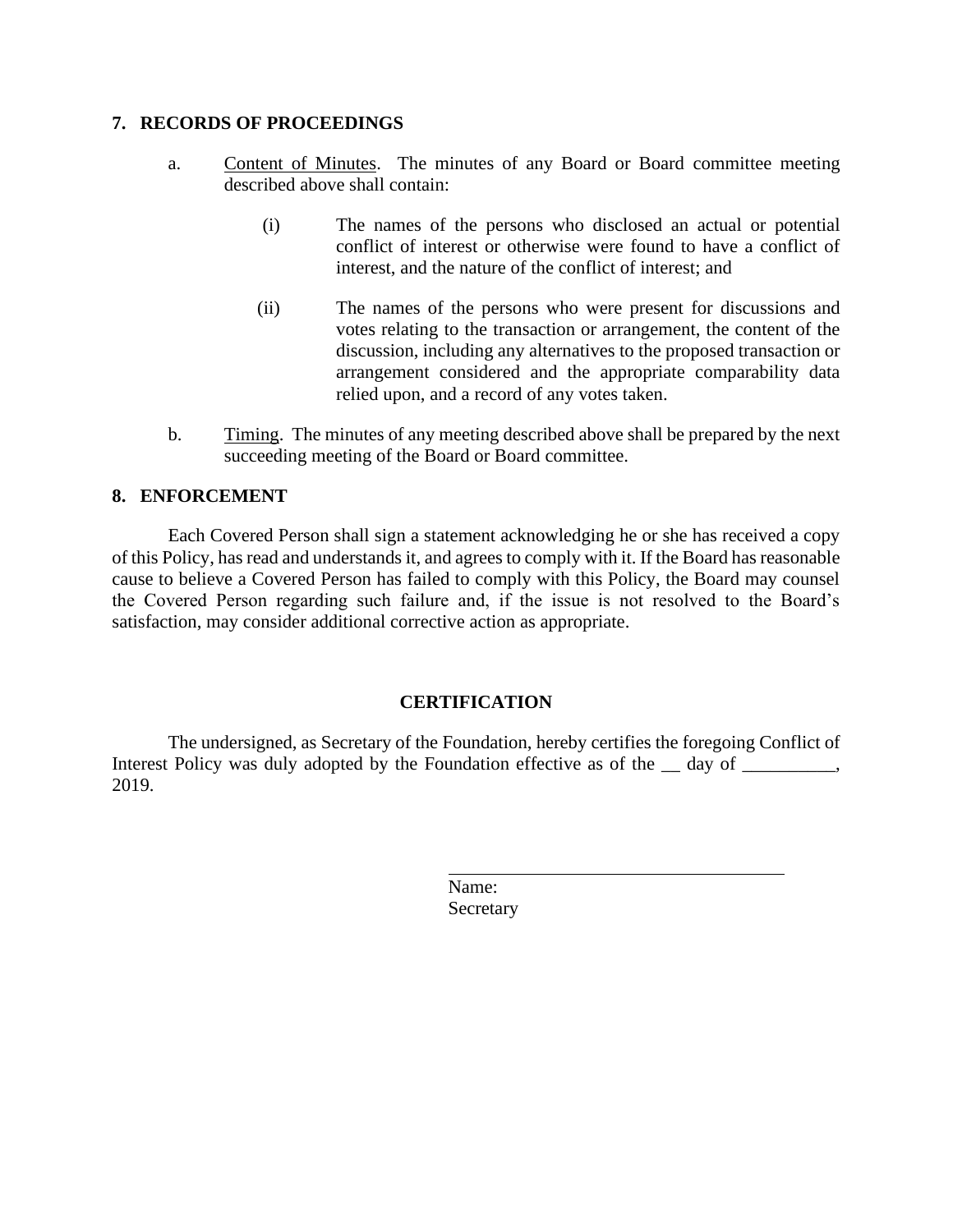#### **ANNUAL CONFLICT OF INTEREST QUESTIONNAIRE OF YAMPA VALLEY COMMUNITY FOUNDATION**

This Annual Conflict of Interest Questionnaire is to be completed annually by all of the Foundation's trustees, officers, and employees.

## **1. NAME AND BACKGROUND INFORMATION**

| a.  | Name:                              |
|-----|------------------------------------|
|     | Email Address:                     |
|     | Telephone Number: ________________ |
| $b$ | Position with the Foundation:      |

## **2. CONFLICT OF INTEREST INFORMATION**

a. **Investments.** Identify any investments you or a member of your family has or had during the last five (5) years in any organization that has, does, or is likely to provide goods or services to, or to compete with, the Foundation:

\_\_\_\_\_\_\_\_\_\_\_\_\_\_\_\_\_\_\_\_\_\_\_\_\_\_\_\_\_\_\_\_\_\_\_\_\_\_\_\_\_\_\_\_\_\_\_\_\_\_\_\_\_\_\_

\_\_\_\_\_\_\_\_\_\_\_\_\_\_\_\_\_\_\_\_\_\_\_\_\_\_\_\_\_\_\_\_\_\_\_\_\_\_\_\_\_\_\_\_\_\_\_\_\_\_\_\_\_\_\_

/ / None

b. **Directive or Other Services.** Identify any services you or a member of your family provides or has provided within the last five (5) years as a director, partner, principal, manager, employee or consultant to any organization that does, has, or is likely to provide goods or services to, or compete with, the Foundation (including a local Non Profit Board Member or Owner/Vendor doing business with the foundation):

\_\_\_\_\_\_\_\_\_\_\_\_\_\_\_\_\_\_\_\_\_\_\_\_\_\_\_\_\_\_\_\_\_\_\_\_\_\_\_\_\_\_\_\_\_\_\_\_\_\_\_\_\_\_\_

\_\_\_\_\_\_\_\_\_\_\_\_\_\_\_\_\_\_\_\_\_\_\_\_\_\_\_\_\_\_\_\_\_\_\_\_\_\_\_\_\_\_\_\_\_\_\_\_\_\_\_\_\_\_\_

/ / None